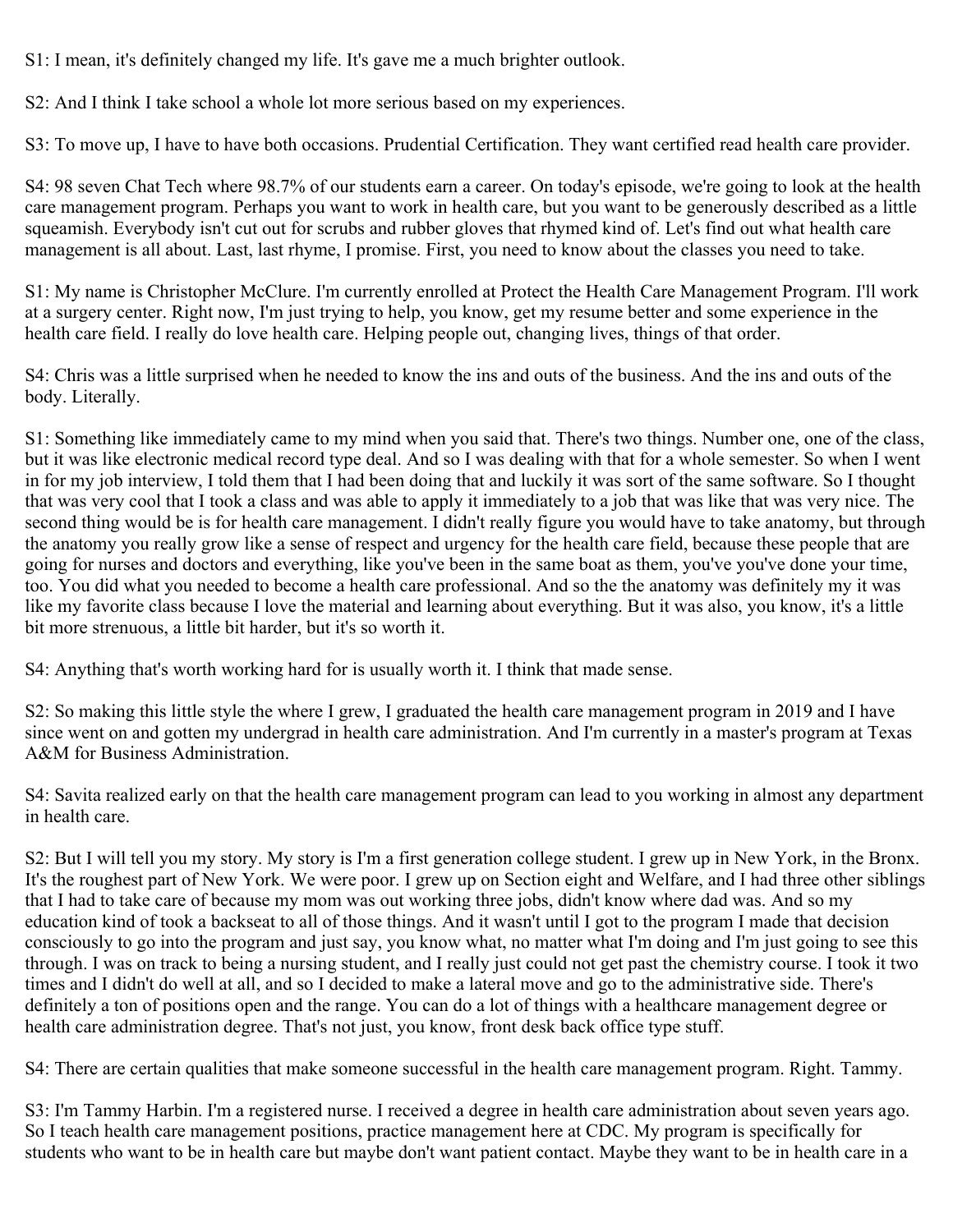health care field. That's recession proof. And they're helping people. But maybe they don't want blood, body fluids, any of those elements in their life. So they may choose health care management to be on the opposite side of the patient care. A lot of my students come in their nurses, medical assistance, maybe even grad techs, radiography technologies that come in and want to run a practice. Or it can be a seasoned health care professional that just wants to move up their chain at work, maybe want to be in a management work, a position of equity.

S4: And speaking of moving up to the top.

S5: I'm Stephanie Harper. I'm the dean of health sciences. I've been at Chattahoochee Track for about 13 years now. I started out as an adjunct faculty. I'm a physical therapist. I then was the clinical coordinator and an instructor in the Physical Therapist Assistant program and later became the program director. And a year ago I became Dean.

S4: Let's find out what the dean has to say.

S5: Their skill set is actually going to be quite broad. They're going to know everything about how to manage a practice. And that can be a physician's office, it can be a dental office. They can work in insurance. They're going to know everything about managing financials, making sure the office complies with rules, regulations and laws that apply not only to businesses but also to health care. And they are basically in charge of the practice they plan. They coordinate all business activities of that health care provider.

S4: All right. All right. It's time to find out what everybody eventually wants to know. Let's talk dollars.

S3: I do a capstone every fall and every spring. And in the fall and spring I do mock interviews. And my students are because I do not have an internship, they come into my capstone classroom. I always give them current job listings. I go on indeed, or I will well, stair star Piedmont, any of the facilities and I pull up a practice manager's way to that. Let's just say a health care such as practice manager can walk out of here at about 60 grand. Am I also full a health care administrator who is a bachelor educated student and they can go up to 100, 110. The beauty of our program is that we have articulation agreements with many of the surrounding colleges. And in six months, our students can actually have their back and help their administration. So they go from an associate of a physician's practice management to a degree, a bachelor's degree in health care administration, which, again, is about \$50,000 or more. Most of my students, and I will say most do go on to get their bachelor's and they graduate within six months to two years. They're very well qualified through the college for articulation and for a transfer to a four year degree in health care.

S4: Health care management. Sounds like you can end up with a pretty plump bank account. Sounds like it pays more than voiceover work. Sounds like you probably won't be driving a 2004 Dodge Neon that needs brakes and has two different colored quarter panels. Like somebody I know. Anyway, it's not all about the money.

S1: Like when you hear when you hear somebody like, oh, I'm a doctor, I'm a nurse, okay, you know, smart guy, like, whatever. But to be in the position where you work in the health care field, knowing they even started out, you know, the same as you, you know, you had to take your anatomy. You had to do all this other stuff, you know, accounting, whatever. Just it is like a mutual respect between you and a provider or, you know, anybody because, you know, you've done what you needed to be there. And so, I mean, it's definitely changed my life. It's gave me a a much brighter outlook because I see not only what the what the people have done in terms of the work they put in, but how they do it. And I was just I had no clue how much was really into the health care field until I was in it firsthand.

S4: Chris found out firsthand that you need to get hands on. Thank you for giving me a hand. Sorry about that. Let's move on.

S2: Well, actually, on Friday, I interview for the revenue cycle department at a pain treatment facility. I have put in a package to intern at Nassau and they're accounting department. So fingers crossed. I hear back from them and they accept me. There's just so many. You can go to h.r. I mean, definitely finance. Literally every department. You can go to any department. If you're serious about education and progressing. In life, then you have to be determined and committed. You cannot have any success without one or the other. So I think if you're going to enter into the program, then definitely go harder, go home.